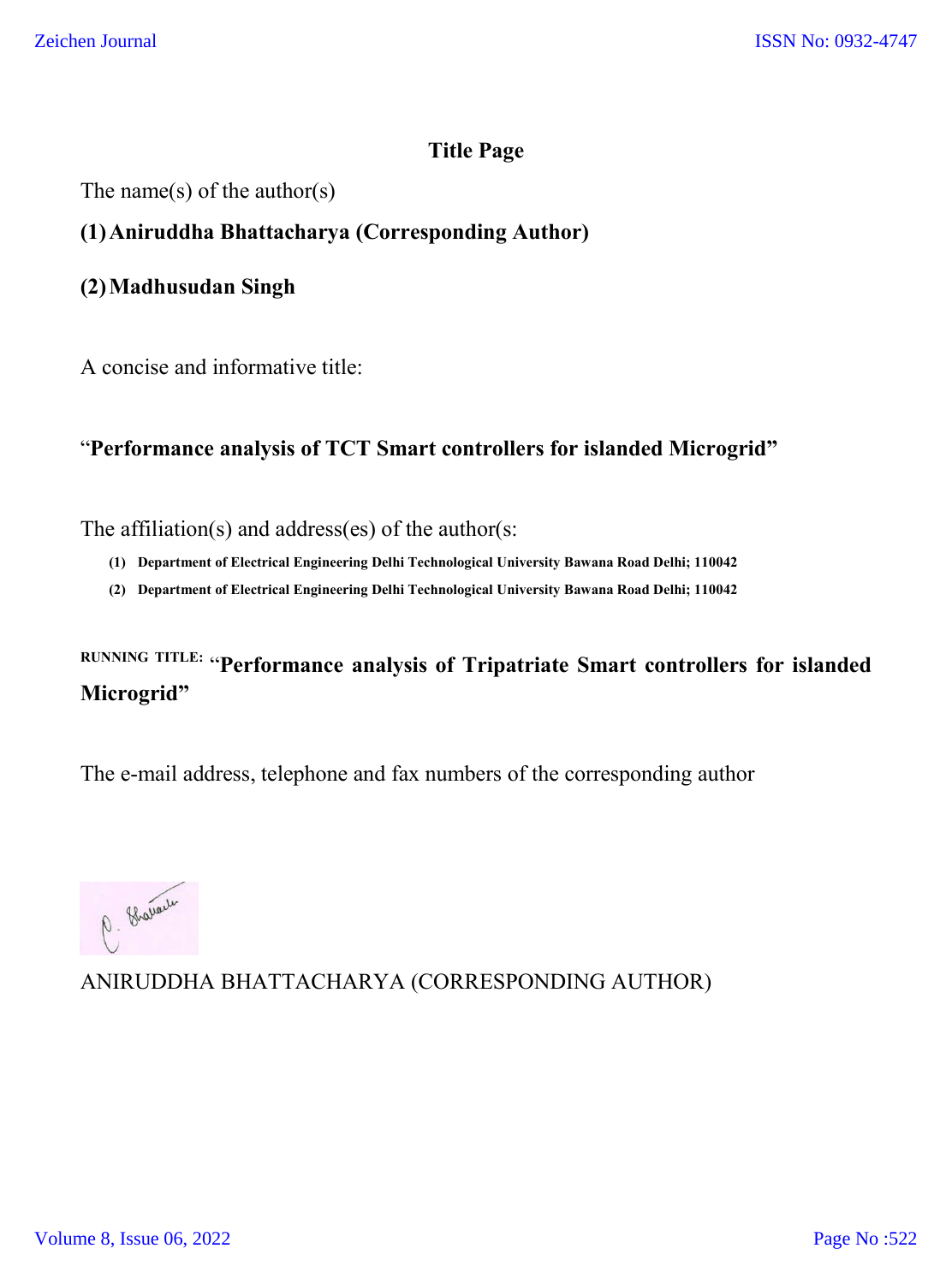#### **Performance analysis of Tripartite Smart controllers for islanded Micro grid**

 **\*Aniruddha Bhattacharya , Madhusudan Singh,** 

**Abstract:** This paper presents implementation of control method for dual control of VIC (Voltage and Current control) and Power sharing coupled with Demand Response for the islanded microgrid. These three controller viz VI controller (VIC), Power sharing controller(PSC) and smart load controller(SLC) while acting in unison can able to maintain long layoff from the connection requirement of the main grid. The paper uses state space inverter based generator model with close loop VIC and PSC will enhance microgrid stability and transient response where smart load controller which uses state space model for voltage ,current and PLL units to estimate reserve power available from smart load for better voltage and frequency regulation. VIC-PSC will also assist the microgrid for smooth disconnection of microgrid from main grid while SLC will use its point of load voltage control for smooth islanding of microgrid. This control technique henceforth called tripartite control technique (TCT), compared with classical controller connected to microgrid in maintaining frequency, voltage with power sharing of the inverter driven by renewable generator. This paper investigate the operation performance issues of test Microgrid with TCT. Simulation results indicate close approximation with experimental results

*Keywords: Tripartite Control Technique (TCT), VI controller, SLC controller, Power Sharing controller (PSC), VIC-PSC, Distributed Energy Resources (DER)*

**1 Introduction**: The U.S. Department of Energy (DOE) defines a microgrid as "*a group of interconnected loads and distributed energy resources within clearly defined electrical boundaries that acts as a single controllable entity with respect to the grid. A microgrid can connect and disconnect from the grid to enable it to operate in both grid-connected or island-mode".* The major challenges of microgrid faces during islanding is lack of standard voltage , frequency and phase contrary to grid connection where inertial factor do come to the rescue of control scheme meant for achieving power quality. The proportion of power electronic devices is expected to increase in future like inverter interfaced distributed generators (DGs). It will present significant challenge in maintaining power quality in the microgrid. VI control as primary control with highest bandwidth followed by PSC/PQ(DER Power Sharing control) as secondary control may be enough to maintain power quality barring severe contingences like sudden DER loss where tertiary control of demand response with point of Load voltage control with SLC[8] . Thus it produces additional power reserve for droop control mechanism and power tracking for frequency and phase restoration With more non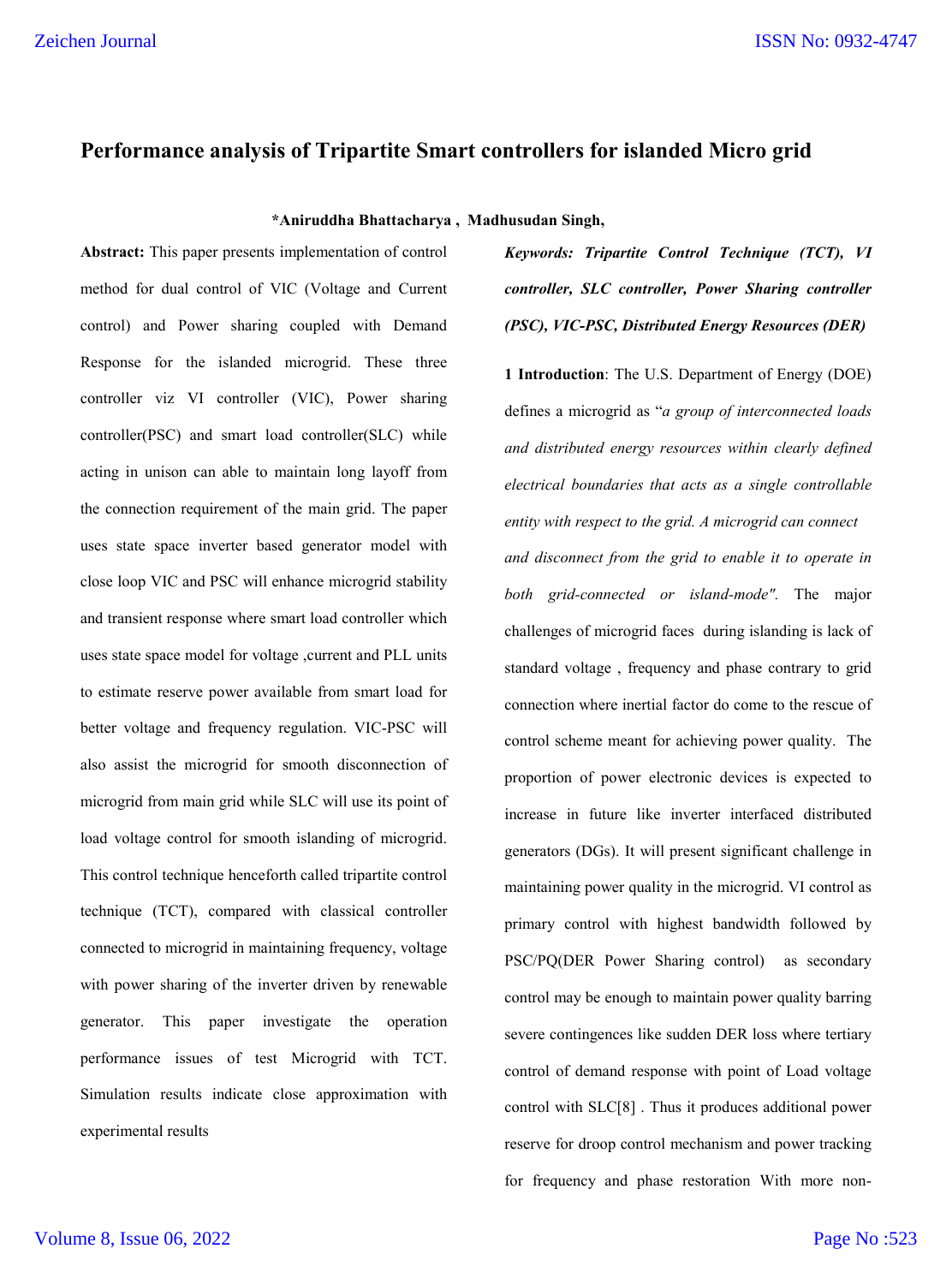linear capacitive loads getting connected to distribution network this situation will going to worse, as shown in [1][3], where impedance measurements were carried out in the residential distribution network. Resonance at low frequencies will result in rise in harmonic voltages which may lead to unstable operation of DG inverters. Stability analysis of distribution networks with inverter connected DGs is an active area of research. It is important to study the control loop dynamics of the different inverters and their interaction with other power electronic devices connected to the network. In [2], a transfer function based stability analysis has been proposed to characterize the dynamics of the interconnected feedback loops in the system. Different case studies have been formulated to evaluate distribution network stability when subjected to frequency, load and power set-point disturbances. In [2], stability analysis has been carried out for a microgrid having active loads connected in parallel to DG inverters. Through linearised state space analysis, it has been shown that active loads (constant power behavior) having control loop dynamics in a similar frequency range to the DG inverters may lead to degradation of the damping of the network. Further, through participation analysis of system eigenvalues, it was identified that the low frequency modes are associated with the DG inverter droop control and the voltage controller of the active loads. Similar studies have also been presented in [3]. The operation of multiple active load for the purpose of voltage and/or frequency regulation has been studied previously. However, in the majority of these studies [4], [5], [6], the active load along with the noncritical loads are represented as controllable current or power sources. Vector control of DG inverters and active loads is commonly used for Stability studies. To make use of the standard analysis techniques already existing, it is important to develop vector control of active loads which will make it easier to integrate into the stability model of the distribution network with other power electronic devices. An overview of the various control schemes proposed so far in the literature for SLQ and SLBC type smart loads is presented in [8][9][10]. While vector control of SLBC is very similar to DVR control and has already been proposed in [22], dq control scheme for SLQ is more challenging and is the focus of this paper. The dynamic modelling of SLQ has previously been presented in [23].However, the control scheme is not based on dq framework. Hence, the tuning of the controller gains, unlike vector control, are not based on analytical methods. Moreover, it lacks a inner current control loop which is necessary for limiting the inverter current within safe limits. Further, a state-space model of SLQ is reported in [23] based on the dynamic model in [24]. However, it is not compatible with the standard modelling framework for power quality analysis and does not analyse the impact of change in distribution network parameters and power references for tracking due to sudden loss of DER[15][16][17] The absence of vector control and a linearized state space model for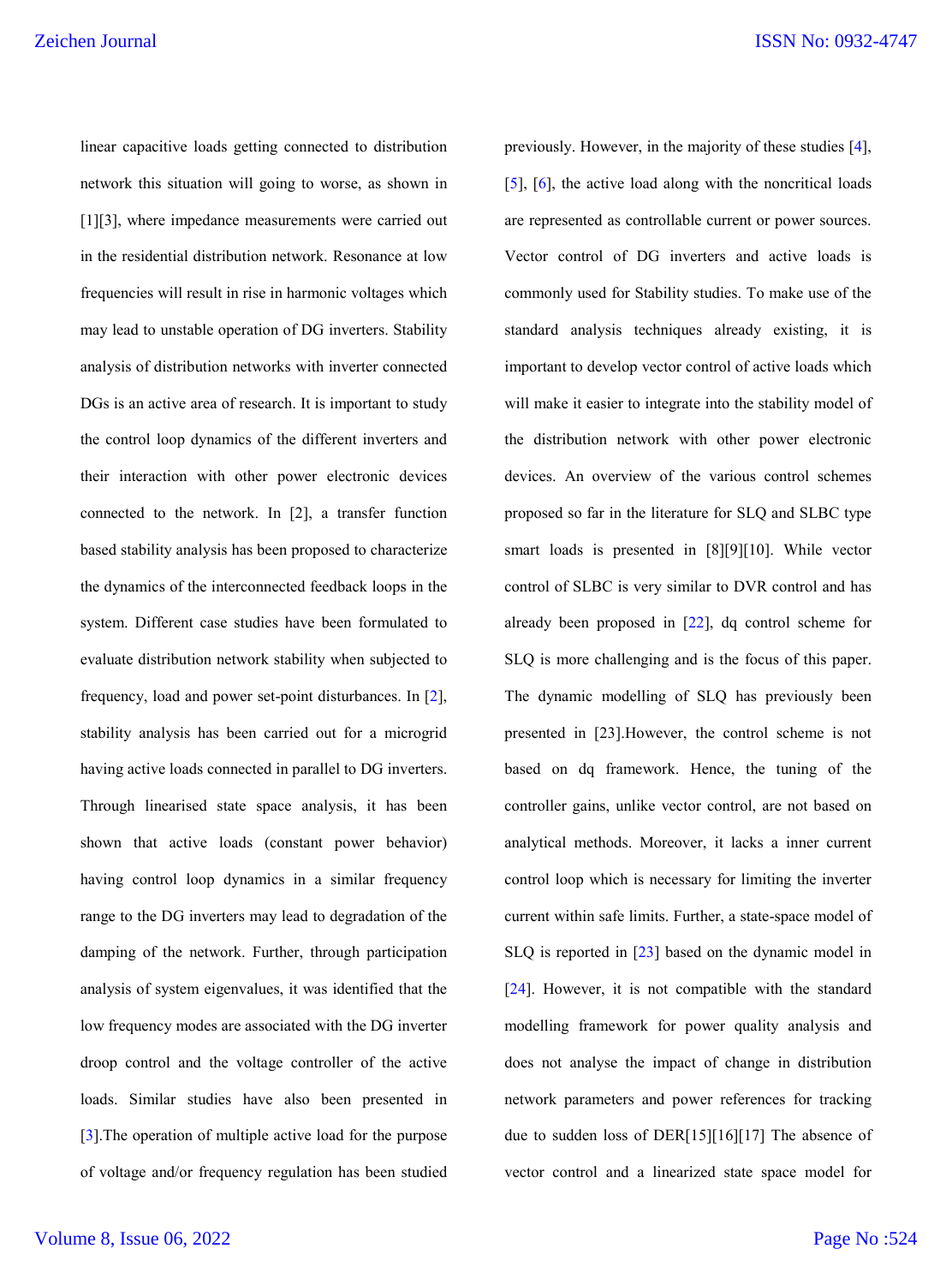reliability analysis through three stage hierarchical (primary , secondary and tertiary) control has motivated the work. Furthermore due to the fundamental difference in principle of operation of synchronous generators (SGs) and power electronic interfaced NSGs(non synchronous generator), the contribution to system strength in terms of short circuit level depends on the technology employed and is, in general, lower than SGs[17][18][19]. This can lead to wider voltage variations during a disturbance and threaten system reliability. To support system inertia and stabilize grid frequency and nodal voltages in case of a large disturbance, collective participation of loads (demand response) will increasingly play an important role in maintaining the reliability of the microgrid[20[21]

## **2. Novel open-loop state-space model of an inverterbased generator that includes V-I and power sharing dynamics with demand response control**

The proposed model for this research is obtained in two stages. First, the model of each inverter connected to the main grid is used to describe dynamics in grid-connected mode. This model is also used to develop the proposed control strategy. Then, the models of all inverters are integrated in a single state-space model to describe microgrid dynamics in islanded mode[3][4]. The islanded microgrid model was used to assess stability and robustness of the proposed controller in islanded mode. For grid-connected mode, the state-space model must be used for each generator individually[5][6]. The circuit considered for the islanded microgrid model is shown in Fig. 1. Although, many types of loads may exist in microgrids, the load is selected to be an smart load which uses point of Load voltage control which permits controlling the power consumption of an aggregate load (which exhibits certain voltage dependency) instead of using just thermostatic loads for Demand response (DR) because it is the most common type of load found in residential and industrial environments. It can provide independent control of active and reactive compensation which allows it to Operate in all the four quadrants. Distributed control of voltage using Point of Load (PoL) Voltage regulator does not rely on communication infrastructure and is able to take decisions (amount of DR to be exercised) based on local measurements. *d-q* state models of the Load may also be obtained and integrated with the microgrid model for performance evaluation of islanded microgrid.

#### *3. d-q* **model of microgrid**



**Fig 1 Complete islanded microgrid scheme with an voltage controlled Load (PoL type)**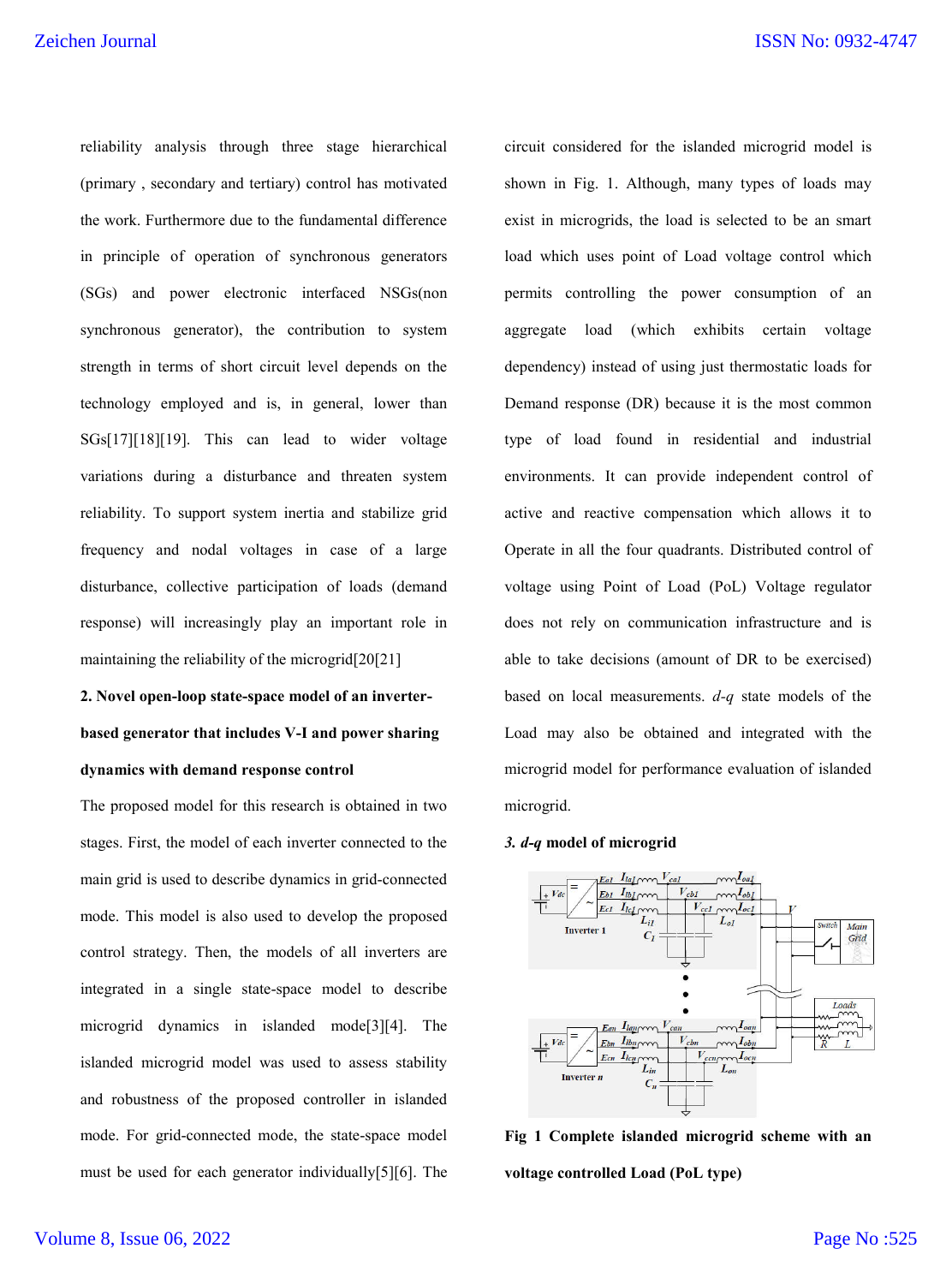To obtain the complete microgrid- Load model in islanded mode, the model for one phase of each inverter using  $(2)$  must be computed. Then, *V* must be defined in terms of the output currents and load components as follows:

$$
V = L \frac{diot}{dt} + R \, Iot \tag{1}
$$

where  $Iot = \sum Ioj$  nj=1 with *n* representing the number of generators. A complete microgrid model is obtained by substituting  $V$  from (1) into the model of each inverter and combining two models of generators with a smart PoL voltage controlled load, the microgrid model in islanded mode for one phase is given by (2).

$$
\begin{pmatrix} Vct \\ tt \\ \mathbf{I}t \\ Vc2 \\ tcz \\ \mathbf{I}z \end{pmatrix} = \begin{pmatrix} 0 & \frac{1}{c1} & -\frac{1}{c1} & 0 & 0 & 0 \\ -\frac{1}{ut1} & 0 & 0 & 0 & 0 & 0 \\ \frac{t\alpha}{u} & 0 & RL - \frac{\kappa \mu z}{u} & -\frac{L}{ut} & 0 & -\frac{1}{c2} \\ 0 & 0 & 0 & 0 & \frac{1}{c2} & -\frac{1}{c2} \\ 0 & 0 & 0 & -\frac{1}{uc2} & 0 & 0 \\ -\frac{L}{ut} & 0 & RL - \frac{\kappa \mu t}{u} & \frac{\kappa \mu}{u} & 0 & \frac{\kappa \mu - \kappa \mu t}{u} \end{pmatrix} \begin{pmatrix} Vct \\ \mathbf{I}t \\ \mathbf{I}t \\ Vct \\ \mathbf{I}t \\ \mathbf{I}t \\ \mathbf{I}t \\ \mathbf{I}t \\ \mathbf{I}t \\ \mathbf{I}t \\ \mathbf{I}t \\ \mathbf{I}t \\ \mathbf{I}t \\ \mathbf{I}t \\ \mathbf{I}t \\ \mathbf{I}t \\ \mathbf{I}t \\ \mathbf{I}t \\ \mathbf{I}t \\ \mathbf{I}t \\ \mathbf{I}t \\ \mathbf{I}t \\ \mathbf{I}t \\ \mathbf{I}t \\ \mathbf{I}t \\ \mathbf{I}t \\ \mathbf{I}t \\ \mathbf{I}t \\ \mathbf{I}t \\ \mathbf{I}t \\ \mathbf{I}t \\ \mathbf{I}t \\ \mathbf{I}t \\ \mathbf{I}t \\ \mathbf{I}t \\ \mathbf{I}t \\ \mathbf{I}t \\ \mathbf{I}t \\ \mathbf{I}t \\ \mathbf{I}t \\ \mathbf{I}t \\ \mathbf{I}t \\ \mathbf{I}t \\ \mathbf{I}t \\ \mathbf{I}t \\ \mathbf{I}t \\ \mathbf{I}t \\ \mathbf{I}t \\ \mathbf{I}t \\ \mathbf{I}t \\ \mathbf{I}t \\ \mathbf{I}t \\ \mathbf{I}t \\ \mathbf{I}t \\ \mathbf{I}t \\ \mathbf{I}t \\ \mathbf{I}t \\ \mathbf{I}t \\ \mathbf{I}t \\ \mathbf{I}t \\ \mathbf{I}t \\ \mathbf{I}
$$

where  $L_t = L(L_{o1} + L_{o2}) + L_{o1}L_{o2}$ ,  $Lt = L + L_{o1}$ , and  $L_{t2} = L + L_{o2}$ . For two inverters, replacing  $V$  from  $(1)$  into each generator model yields to a linear system with the differential equations for the output currents as shown in (2). Combining the solution of each of the model of each inverter, the complete microgrid model  $(2)$  for *n* inverters may be obtained. The model in (2) is for each

phase. However, it must be transformed to the *dq* frame using  $(3)$ .

The state-space model (3) is obtained using the *dq*  transformation [3]. The *dq* transformation is performed by assuming a constant angular frequency  $\omega c$ , which corresponds to the nominal angular frequency of the main grid.

$$
\dot{x} = Adq + B_{1dq} E_{dq} + B_{2dq} V_{dq}
$$
 (3)

$$
A_{dq} = \begin{pmatrix} 0 & \omega c & 1/c & 0 & -1/c & 0 \\ -\omega c & 0 & 0 & 1/c & 0 & -1/c \\ -1/t & 0 & 0 & \omega c & 0 & 0 \\ 0 & -1/t & -\omega c & 0 & 0 & 0 \\ 1/L & 0 & 0 & 0 & 0 & \omega c \\ 0 & 1/L & 0 & 0 & -\omega c & 0 \end{pmatrix}
$$
 (4)

$$
\zeta = \begin{pmatrix} Vcd \\ Vcq \\ lld \\ lld \\ lld \\ \hline \end{pmatrix} \hspace{1cm} \text{B}_{1dq} = \begin{pmatrix} 0 & 0 \\ 0 & 0 \\ \frac{1}{\iota t} & 0 \\ 0 & \frac{1}{\iota t} \\ 0 & 0 \\ 0 & 0 \end{pmatrix} \hspace{1cm} \text{E}_{dq} = \begin{pmatrix} Ed \\ d \\ Eq \\ Eq \end{pmatrix} \hspace{1cm} \text{B}_{2dq} = \begin{pmatrix} 0 & 0 \\ 0 & 0 \\ 0 & 0 \\ -\frac{1}{\iota \sigma} & 0 \\ 0 & -1/\iota \sigma \end{pmatrix}
$$

 $\overline{\mathbf{y}}$ 

The *dq* frame is synchronized with *Va* by using a PLL so that  $Vdq = [\overline{Vd}0]T$ , where  $\overline{Vd}$  represents the nominal voltage peak amplitude of the main grid[7]. Thus, the output of the state-space model is used to represent the active and reactive power received by  $V dq$  as follows:

$$
P = \frac{3}{2}(VdId + VqIq)
$$
  
\n
$$
Q = \frac{3}{2}(VqId - VdIq)
$$
\n(5)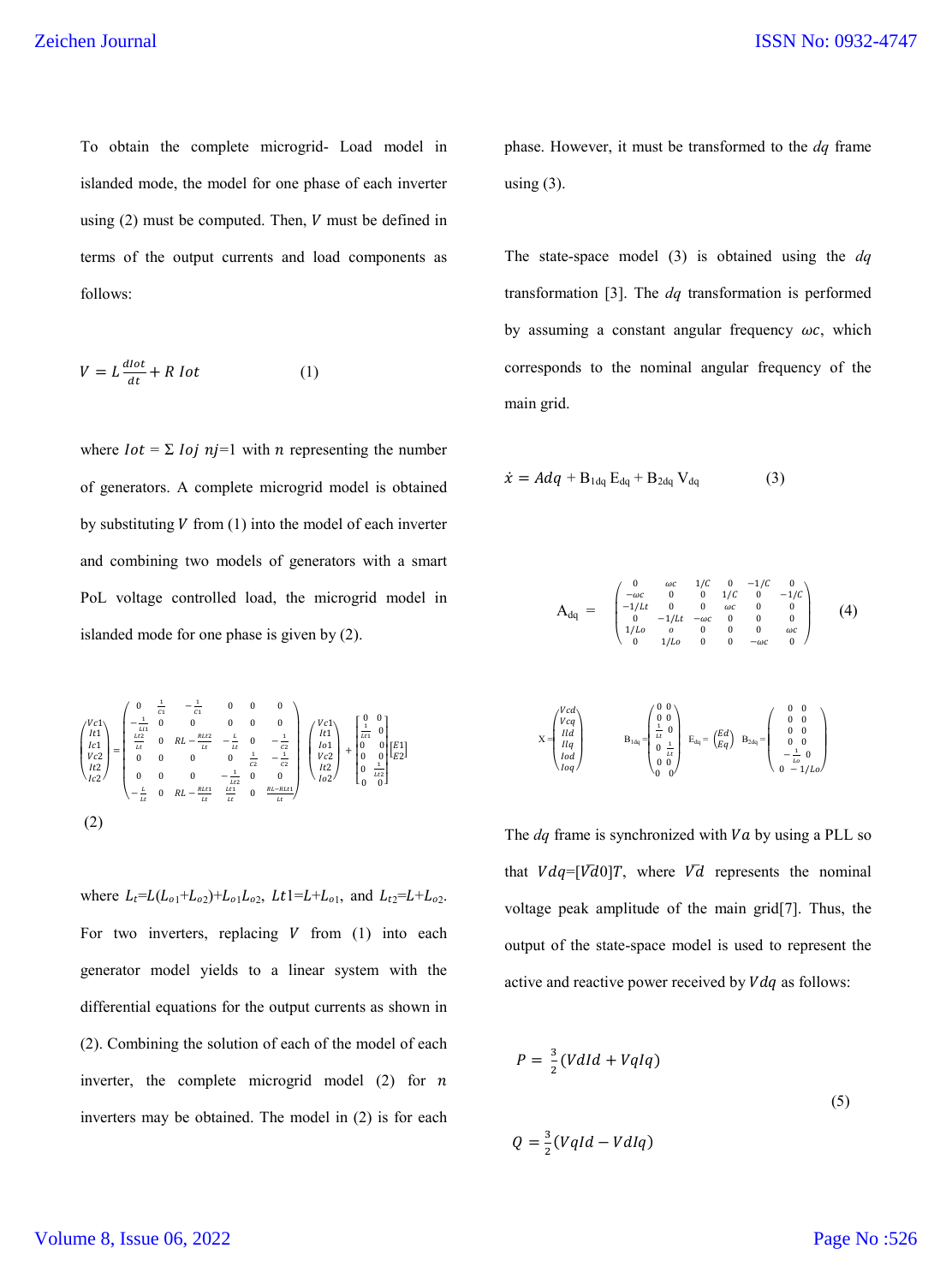Formulating the model in the *dq* frame as in (3) allows computing the power injected from  $Edq$  to  $Vdq$  by applying the superposition principle[10]

#### **4. Integrated PQVI Controller**

The discrete-time TCT controller optimization problem defines a cost function that weighs the sum of squares of the system input  $E_{dq} [k]$  and the output error  $e[k] = y[k]$  $-$  r[ $k$ ]. The discrete TCT controller cost function is given by [2], [3][4]:

$$
J(K0) = \frac{1}{2} \sum_{k=K0}^{T} (eT[k]Q_p e[k] + E_{dq}^{T}[k] R_p E_{dq}[k])
$$
  
(6)

Where  $Qp$  is a symmetric positive-semi-definite weighting matrix and  $Rp$  is a symmetric positive-definite weighting matrix. The control scheme of the TCT controller is shown in Fig. 2.



# **Fig No. 2 Control scheme for the TCT controller** The discrete-time state-space model of the three-phase

inverter is given by[8][11][12]:

$$
x
$$
  
 $dq$   
 $[k+1]=A\ dq\ x dq[k]+B1dq\ Edq[k]$   

$$
y=C\ x dq\ [k]
$$

 $Edq = - K d x dq [k] + Kv v r dq [k]$ 

$$
Kd = \left(B_{1dq}^T S B_{1dq} + Rp\right)^{-1} B_{1dq}^T S A_{dq}
$$

Where  $\overline{A}$ ,  $\overline{B}$  and  $C$  are the discrete-time state, input, and output matrices in

the *dq* frame, respectively. The control law is given by:

$$
E_{dq} = -K_d x_{dq}[k] + K_v v r_{dq}[k].
$$

$$
Kv = \left(B_{1dq}^T S B_{1dq} + Rp\right)^{-1} B_{1dq}^T
$$

$$
V_{[k+1]} = Adq - B1dqKd)^T v[k] + C^T Qp r[k]
$$

 $V_{[k+1]} = V_{[k]}$ 

$$
v = [1 - (A_{dq} - B_{1dq}Kd)^T]^{-1} C^T Q_p
$$

$$
R(z) = \begin{pmatrix} Pref \\ Qref \end{pmatrix} - \begin{pmatrix} Py \\ Qv \end{pmatrix} + \frac{KSTs}{z-1} \begin{pmatrix} Pref-P \\ Qref-Q \end{pmatrix}
$$

Where  $(z)=Z\{r[k]\}$ , with  $Z\{\cdot\}$  being the z-transform. Terms  $P$  and  $Q$  represent the measured power injected to the common bus in islanded mode. An integrator with a low-gain  $Ks$  is used to eliminate power tracking error induced by uncertainties in the AC bus or component values, without affecting stability margins. In addition, the AC bus power contribution vector  $[P_V Q_V]$  is subtracted from the power reference vector  $[PrefixQref]$ to obtain the net power reference. To compute  $P_V$  and  $Q_V$ , the superposition principle must be used by solving the

Volume 8, Issue 06, 2022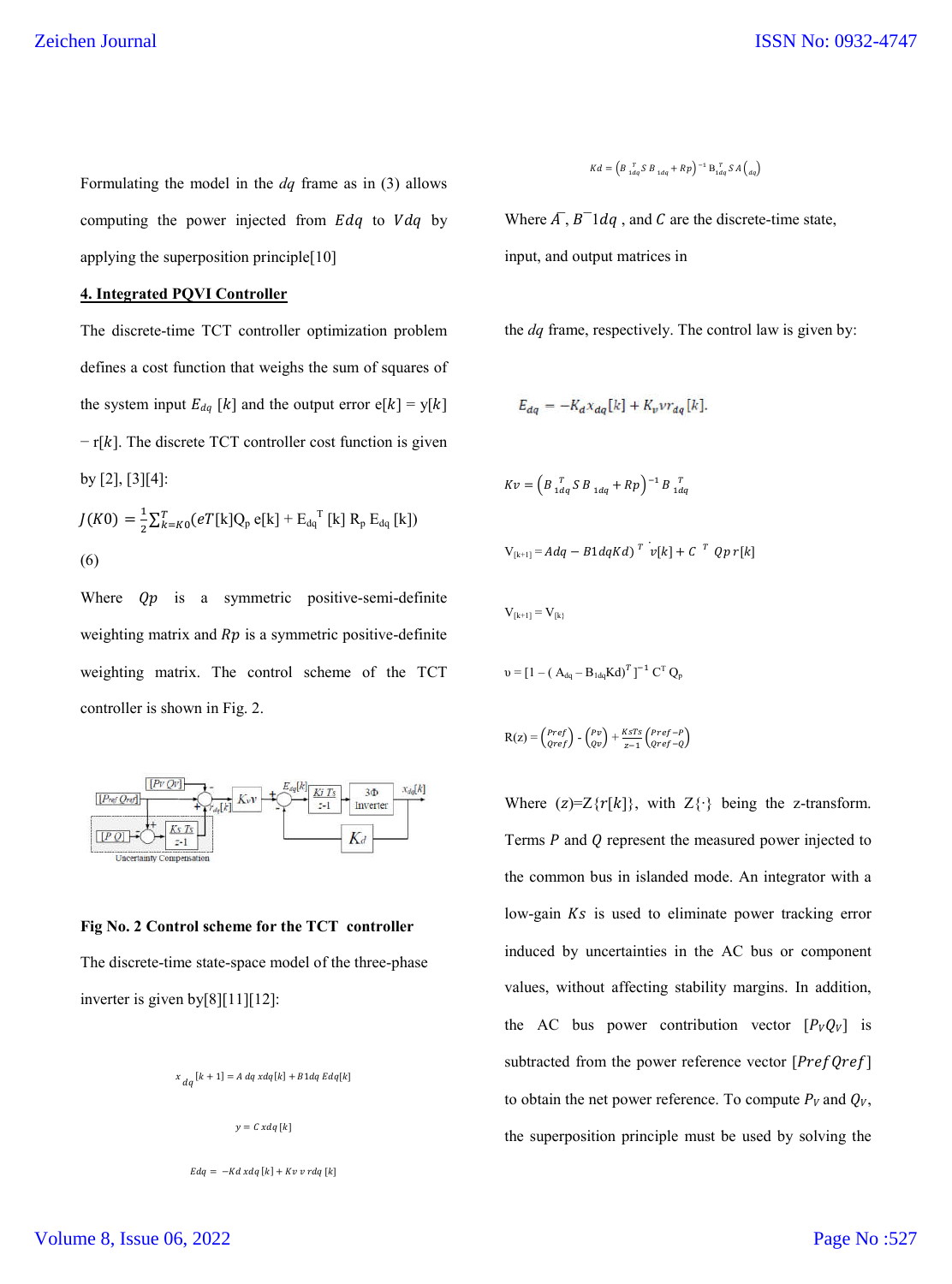following closed-loop state-space model with infinite horizon for r[k] =[0 0]T and  $Vdq = [V\bar{d}0]T$ 

# **5.Proportional Power Sharing and Voltage**

**Restoration model**

Voltage restoration loop is used to recover voltage deviations when the microgrid is operating in islanded mode. A control scheme for the voltage restoration loop is shown in Fig. 3. When the main grid connection is lost, the voltage in the AC bus drops and the Grid Connection Flag becomes zero. The detection of grid disconnection is



Fig 3: Voltage Restoration Loop Control

Assumed. Its development is out of the scope of this paper. To restore AC bus voltage without communications, a supplementary loop is implemented on each inverter. This loop integrates the error of  $V dq$ referred to  $V^-$ . The output of this integrator becomes the new power reference of the TCT controller

$$
Pref = Kpi \frac{rs}{z-1} (Vd - Vd) \tag{5}
$$

$$
Qref = \frac{KqiTs}{z-1}(Vq)
$$
 (6)

The active power gain  $Kpi$  must be positive and the reactive power gain  $Kqi$  must be negative. In steady state,  $Prefix = Pi$  for the TCT controller. Then, for a pair of inverters connected to the AC bus.

P1/
$$
P2 = Kp1 / Kp2
$$
 (6-a)  
Q1 / Q2 = Kq1 / Kq2.

#### **6. Inverter Synchronization and Frequency**

#### **Restoration model**

To synchronize each inverter with the AC bus, a Second Order Integrator-Phase Locked Loop (SOI-PLL) is used as shown in Fig. 4 [5]. The output of the SOI-PLL is used to perform the *dq* transformation of the input and output signals for the TCT controller. When grid connection is lost, the operating frequency of the microgrid drops and the frequency restoration loop is activated. The frequency restoration loop integrates the frequency error and compensates the PLL operating frequency  $\omega'$ . Hence, the output frequency of each generator will increase and the microgrid frequency returns to the nominal value in islanded mode. Thus, the proposed frequency restoration loop gives the capability of working in both grid-connected and islanded modes not only to the proposed TCT controller, but also to smart load controller implemented in the *dq* frame. The expression for the output frequency of the SOI-PLL with the frequency restoration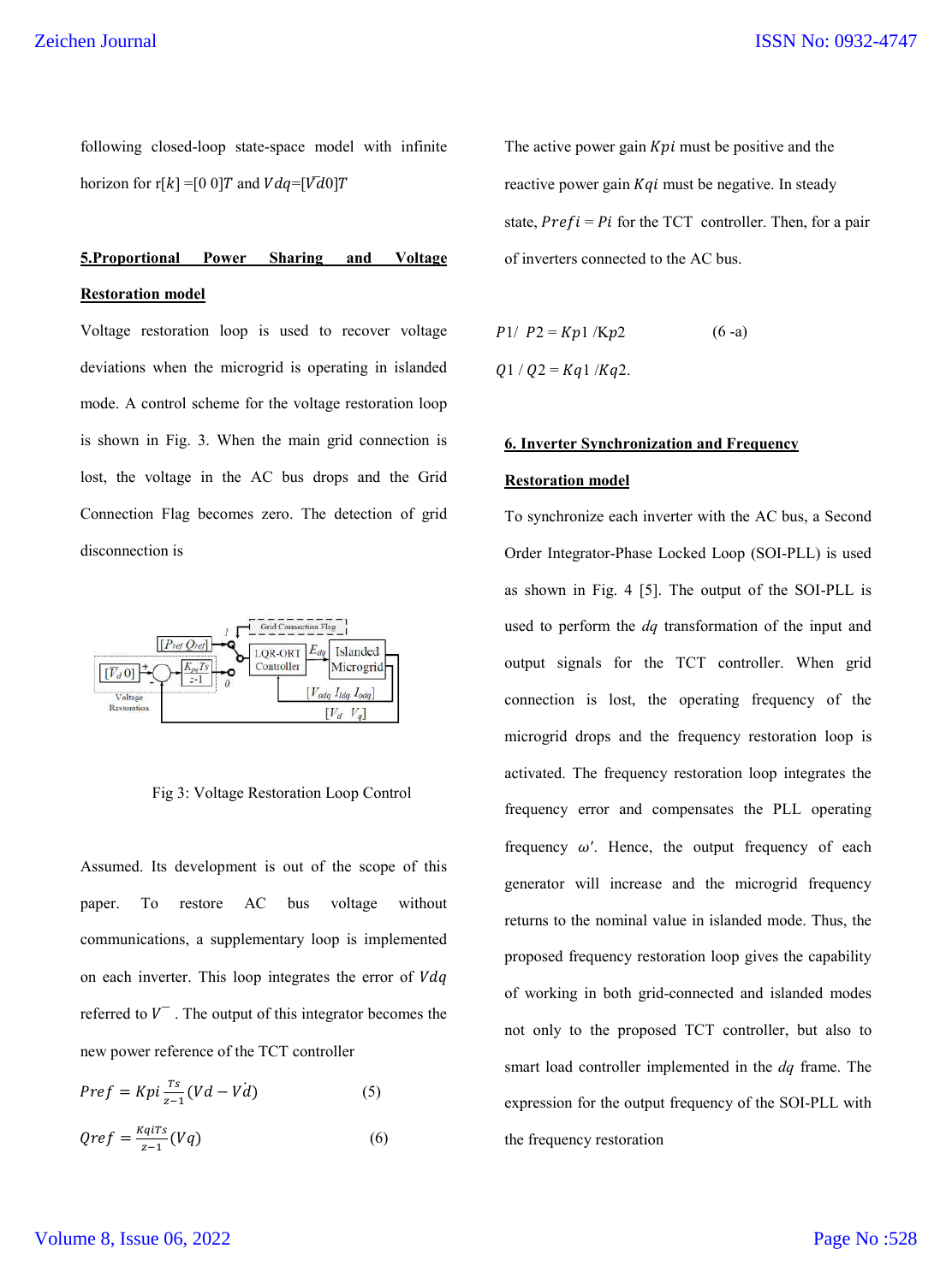

Fig No.4 **SOGI-PLL with frequency restoration loop**

 $\omega' = Vq \left( Kp P + K i P \frac{Ts}{z-1} \right) + \omega c + Fg K f \frac{Ts}{z-1} (\omega' - \omega c)$  (7)

where  $Fg$  is one when grid connection is lost and  $Fg = 0$ when the grid is engaged. Assuming that the SOI-PLL is synchronized, such that  $Vq = 0$ , it can be noted that in steady-state,  $z \to 1$  and  $\omega' \approx \omega_c$  as above in (7).

#### **7. Complete TCT Control Scheme**

The complete TCT control scheme for one inverter is shown in Fig.4. Each inverter has its own PLL-SOGI

synchronized with the AC bus. The output of the PLL-SOGI is used to perform the *dq* conversion of the states and control input. When the microgrid is connected to the main grid, each inverter works as a grid-following generator. This means that the AC bus voltage and frequency are imposed by the main grid. When grid connection is lost, the Grid Connection Flag is activated, each inverter starts working as a grid-forming generator, and the voltage and frequency restoration loops are engaged. But this control will be augmented by smart load controller which will produce excess Power reserve -  $\Delta P_{SL}$  during frequency droop by Point of Load voltage control of static load as shown in Fig 5 and explained in the later section in (8)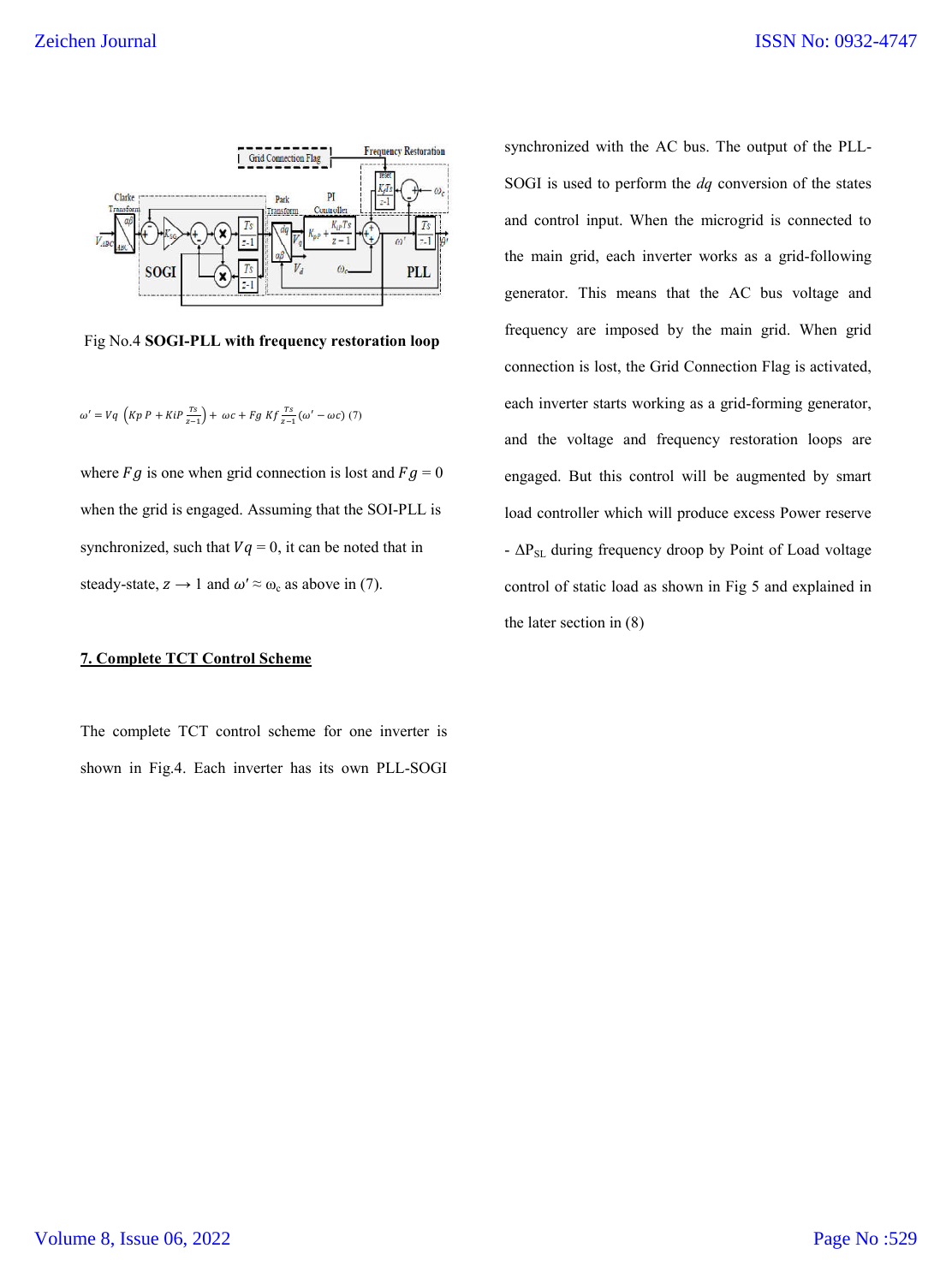#### **8. Complete Schematic of Microgrid with complete Control with constant impedance RL load**



Fig No. 5 **Microgrid Model**

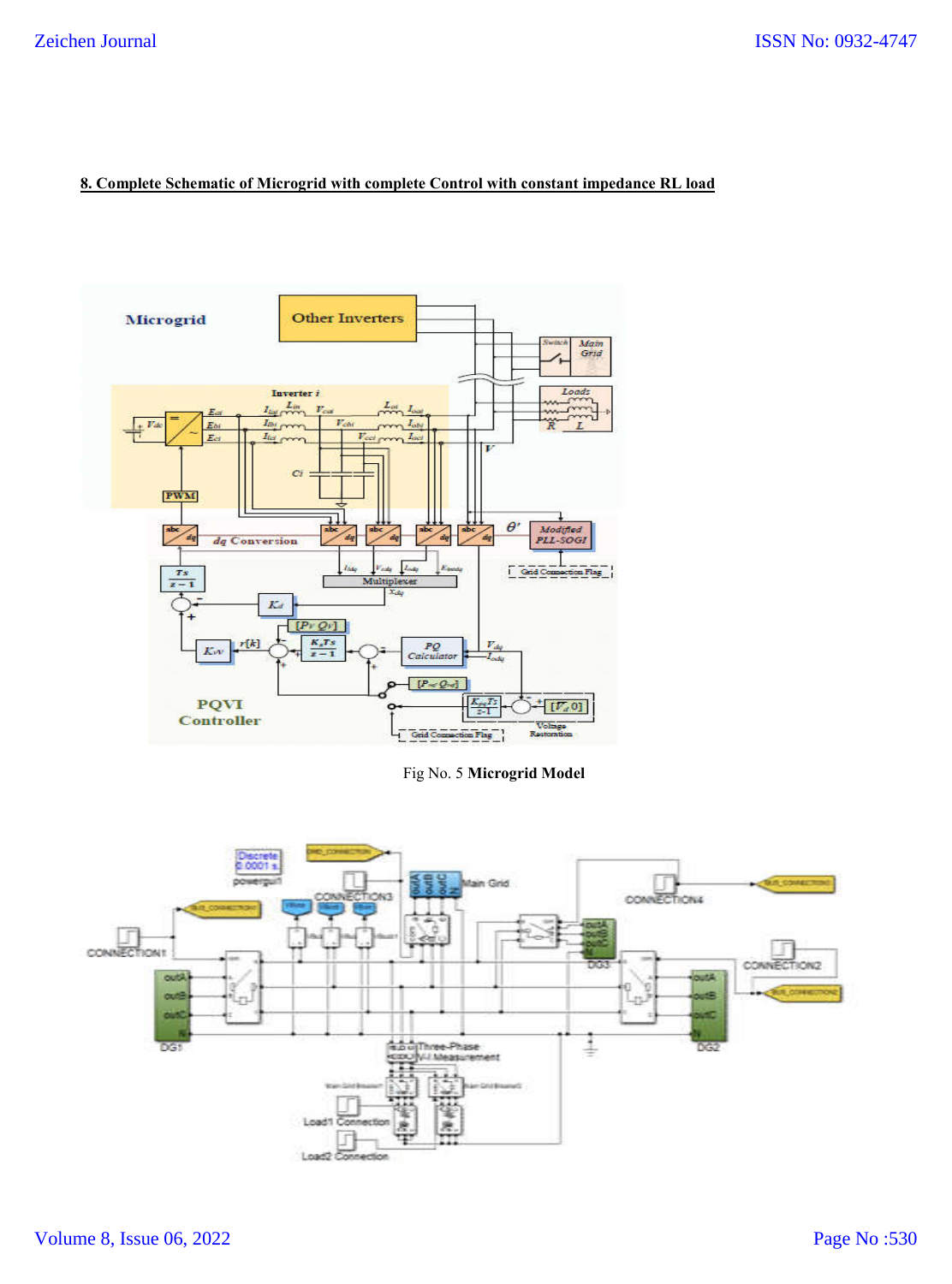

#### **Fig No.6 Microgrid Simulink Model**





**Simulink Block Diagram for the TCT CONTROLLER**

#### **9. Numerical Values for the Proposed**

#### **SIMULATIONS**

V<sub>o</sub>

State-space models of each inverter connected to the main grid and the entire microgrid in islanded mode are presented. Discrete state-space models are presented in the *dq* frame. Sampling frequency was defined to be  $fs=10$  kHz according to Shannon sampling theory [6]. This selection allows controller regulating harmonics up

| 0.4321                                     | 0.0163 9.1123 0.3437 -9.1123 -0.3437 0.2837                        |  |        | 0.0070 |  |
|--------------------------------------------|--------------------------------------------------------------------|--|--------|--------|--|
|                                            | -0.0163 0.4321 -0.3437 9.1123 0.3437 -9.1123 -0.0070 0.2837        |  |        |        |  |
|                                            | $-0.0445$ $-0.0017$ $0.7157$ $0.0270$ $0.2836$ $0.0107$ $0.0501$   |  |        | 0.0009 |  |
|                                            | 0.0017 -0.0445 -0.0270 0.7157 -0.0107 0.2836 -0.0009 0.0501        |  |        |        |  |
|                                            | 0.0445 0.0017 0.2836 0.0107 0.7157 0.0270                          |  | 0.0055 | 0.0002 |  |
|                                            | $-0.0017$ $0.0445$ $-0.0107$ $0.2836$ $-0.0270$ $0.7157$ $-0.0002$ |  |        | 0.0055 |  |
| $l$ lume $\beta$ , Issue 06, 2022 $\alpha$ |                                                                    |  |        |        |  |
|                                            |                                                                    |  |        |        |  |
|                                            |                                                                    |  |        |        |  |

to 17-th order equivalent to  $f_{h17}=1,020$ Hz. Computed controllers are only presented in discrete-time.

#### **9.1 Islanded Microgrid:**

$$
\bar{A}_{d\sigma 1} =
$$

| $-0.0163$ $0.4321$ $-0.3437$ $9.1123$ $0.3437$ $-9.1123$ $-0.0070$ $0.2837$ |                |                |   |   |
|-----------------------------------------------------------------------------|----------------|----------------|---|---|
| -0.0445 -0.0017 0.7157 0.0270 0.2836 0.0107 0.0501 0.0009                   |                |                |   |   |
| 0.0017 -0.0445 -0.0270 0.7157 -0.0107 0.2836 -0.0009 0.0501                 |                |                |   |   |
| 0.0445 0.0017 0.2836 0.0107 0.7157 0.0270 0.0055 0.0002                     |                |                |   |   |
| -0.0017 0.0445 -0.0107 0.2836 -0.0270 0.7157 -0.0002 0.0055                 |                |                |   |   |
| $\mathbf{0}$ 0<br>0<br>$^{\circ}$                                           | $\overline{0}$ | $\mathbf{0}$ 1 |   | 0 |
| 0<br>0<br>0<br>0                                                            | 0              | 0              | 0 |   |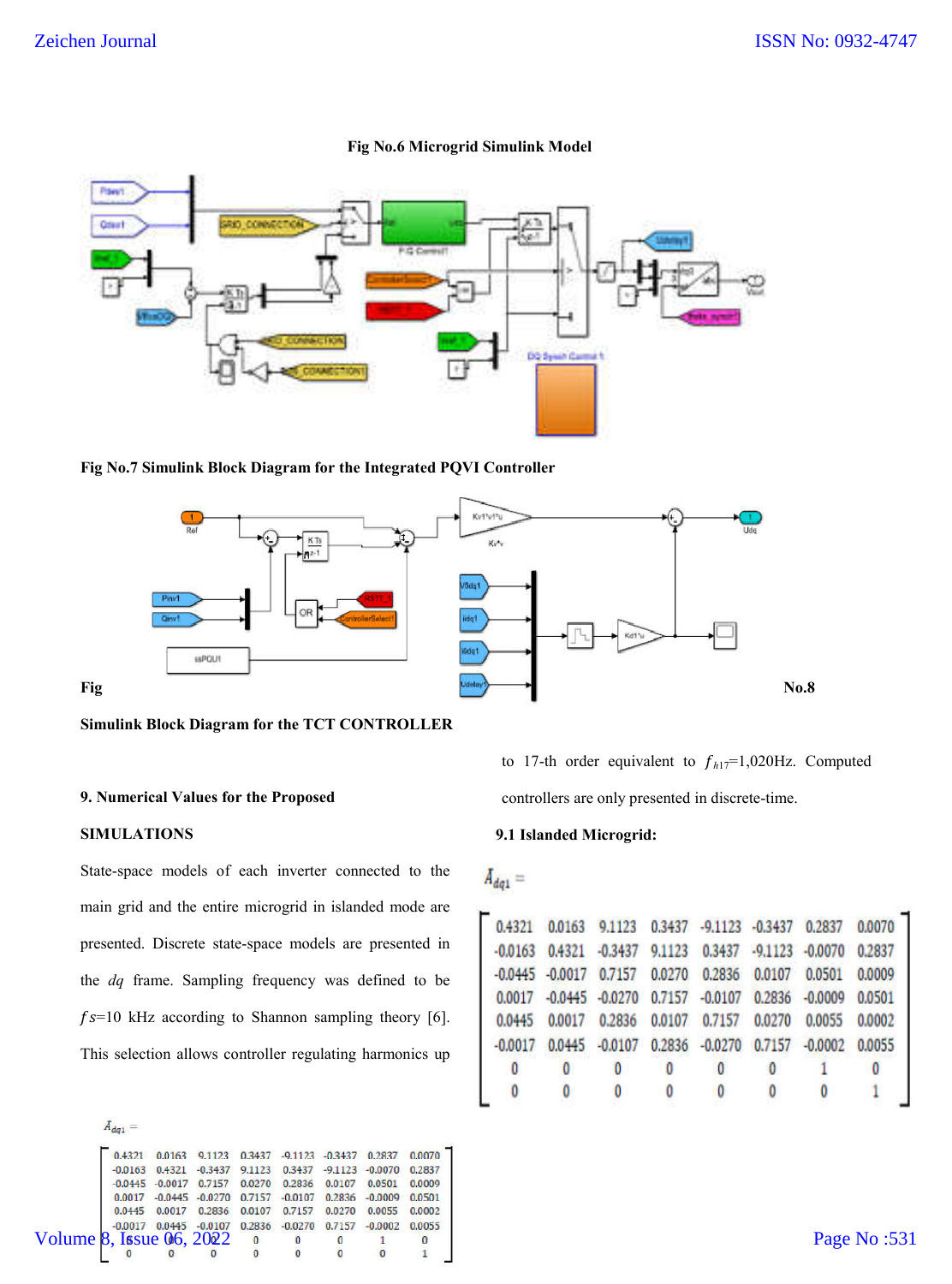$\overline{B}_{1dq1} =$ 

| 0      |        |
|--------|--------|
| 0      |        |
| U      |        |
| ı      |        |
| 0      |        |
| ō      |        |
| 0.0001 |        |
|        | 0.0001 |

 $K_{d1} =$ 

ĥ.

|              |                            |  |                                                                                   |  | $\begin{array}{ ccccccccccccccccccc }\hline -1218.41 & -62.37 & 6383.08 & 1232.97 & 23441.32 & 2106.23 & 5236.10 & 73.16 \\\hline \end{array}$ |
|--------------|----------------------------|--|-----------------------------------------------------------------------------------|--|------------------------------------------------------------------------------------------------------------------------------------------------|
|              |                            |  |                                                                                   |  | 62.37 -1218.41 -1232.97 6383.08 -2106.23 23441.32 -73.16 5236.10                                                                               |
| $K_v v_1 =$  |                            |  |                                                                                   |  |                                                                                                                                                |
|              |                            |  | $\begin{array}{ccc} 117.3282 & 11.5299 \\ 11.5299 & \text{-}117.3282 \end{array}$ |  |                                                                                                                                                |
|              |                            |  |                                                                                   |  |                                                                                                                                                |
| $\mathbf{r}$ | $\Lambda$ $1$ <sup>T</sup> |  |                                                                                   |  |                                                                                                                                                |

 $-5746.130$ <br> $-549.409$ 

 $[P_{V1} Q_{V1}]^T =$ 

| Grid Voltage                  | V             | 120VRMS                                     |
|-------------------------------|---------------|---------------------------------------------|
| DC bus Voltage                | Vdc           | 350V                                        |
| Grid Frequency                | $f(\omega c)$ | $60Hz$ (376.99 $rad/s$ )                    |
| Output Inductance             | Lo1, Lo2, Lo3 | 1.8mH, 1.8mH, 3.6mH                         |
| <b>Input Inductance</b>       | Li1, Li2, Li3 | 1.8mH, 5.4mH, 3.6mH                         |
| Filter Capacitance            | C1, C2, C3    | $8.8\mu F$                                  |
| <b>PWM</b> Frequency          | <b>fPWM</b>   | 10kHz                                       |
| Sampling Period               | Τs            | $100\mu s$                                  |
| $[6] 6$ Load 1                | R1,L1         | $85.7\Omega$ , 0.46H                        |
| [Load 2                       | R1,L1         | $171.43 \Omega_{0}.53 H$                    |
| Error Weighting Matrix        | Qp1,Qp2,Qp3   | ${5,4.9,4.8} \times 103 \times I2 \times 2$ |
| <b>Input Weighting Matrix</b> | Rp1, Rp2, Rp3 | ${0.2, 0.15, 0.18} \times I2 \times 2$      |
| Inner Integrator Gain         | Ki1,Ki2,Ki3   | 1                                           |
| Outer Integrator Gain         | Ks1,Ks2,Ks3   | 5                                           |
| SOGI gain                     | <b>KSG</b>    | 0.7                                         |
| PLL Proportional Gain         | KpP           | 0.28307                                     |
| PLL Integral Gain             | KiP           | 7.5102                                      |
| Frequency Restoration         | Kf            | 100                                         |
| Gain                          |               |                                             |
| Power Rating                  | S1, S2, S3    | 500,1000,1500 VA                            |
| Voltage Restoration           | Kp1,Kp2,Kp3   | 1000,2000,3000                              |
| Gain (Active)                 |               |                                             |
| Voltage Restoration           | Kq1,Kq2,Kq3   | $-1000,-2000,-3000$                         |
| Gain (Reactive)               |               |                                             |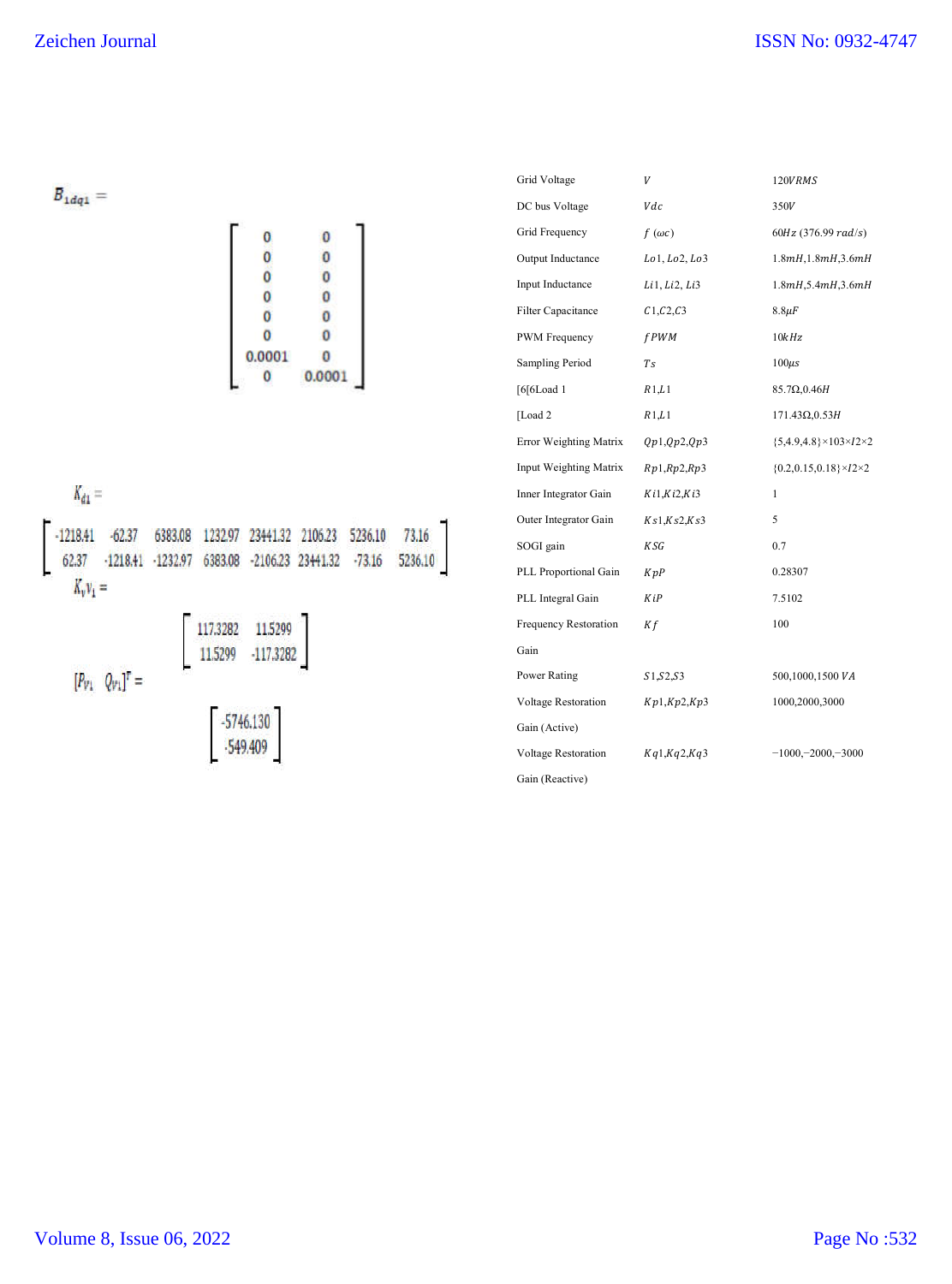#### **9.2 Parameter Specifications**



**Fig No.9 State-vector mathematical model and the circuit in islanded mode in the ABC frame. TOP: Inverter 1. MID-DLE: Inverter 2** 

**BOTTOM: Inverter 3**

#### **10. SMART LOAD (SL) Modelling and Interaction**

#### **with Microgrid**

 To analyze such interactions and evaluate the performance, SS is developed for each of these following submodels and the respective state and input/output variables are defined. Finally, component Connection Method (CCM) [8][9] has been applied to obtain the overall SS of the model. Following subsections present the detail modelling of the linearized SS of smart Load SL. To reduce the number of dynamic equations and keep the analysis simple, the NCL (Non critical Load) has been considered to be of resistive type in this case. However, the analysis can be extended to any power factor of the NCL. Further, this model is extended to multiple smart load in a distribution feeder) and studies have been done to assess any unwanted interaction among the smart load (SL) and the network. The present scenario has been considered for 2 NCL Loads where Point of Load Voltage control (PoL) is applied for



Fig No 10: SMART Load Schematic Lf = Inductance of the SLQ converter Rf = Resistance of the SLQ converter Cdc= DC Link Capacitor Idc= Dc current drawn by the DC Link capacitor Vdc= Voltage across the DC link Capacitor  $R_L$ ,  $L_L$  = Resistance and Inductance of the Load Vnc= Voltage across Non Critical Load I= Current drawn by the Load Ves= Voltage Compensation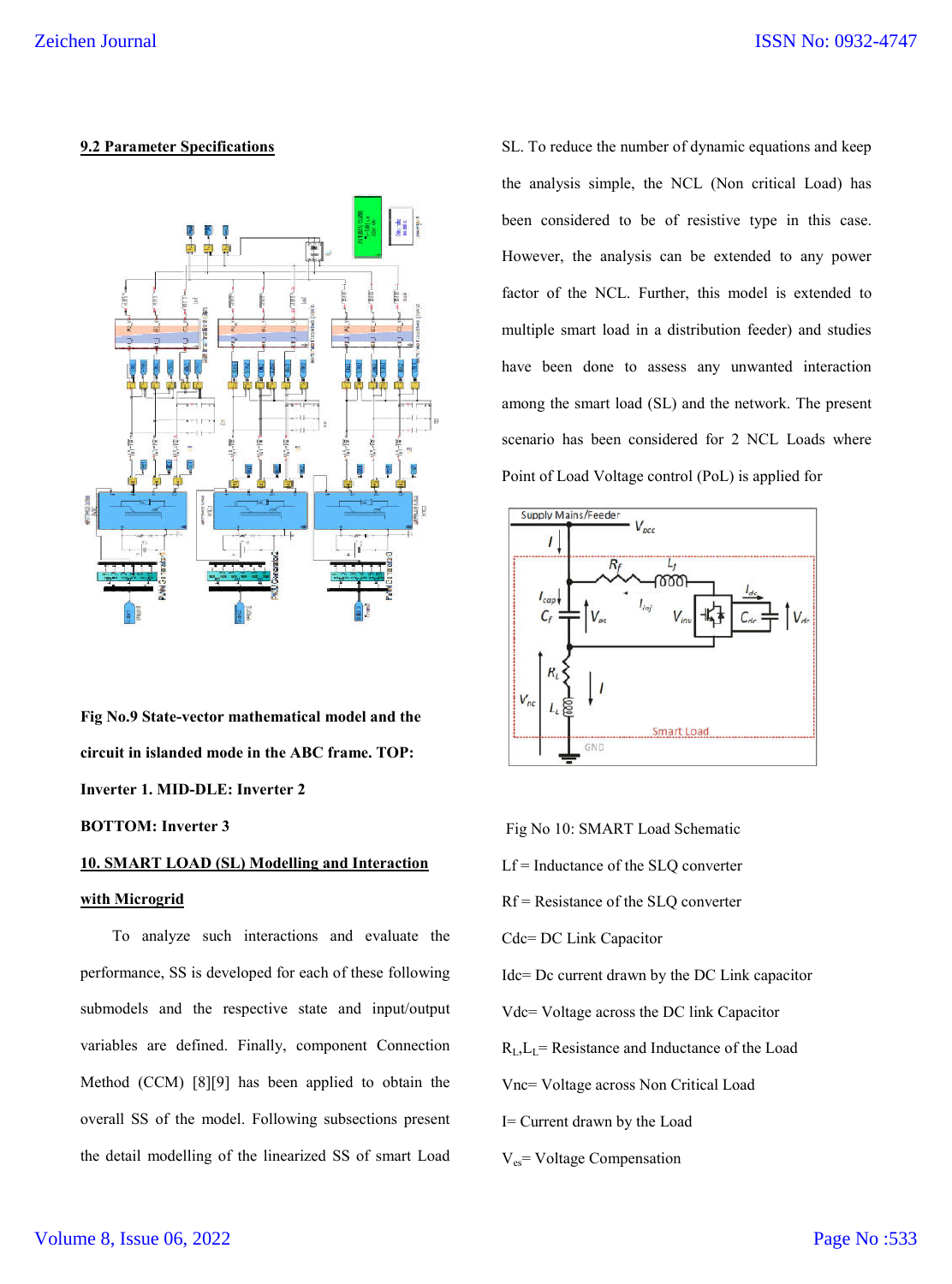#### **Describing Equations:**

$$
Lf \frac{d\text{linj}(t)}{dt} = \text{Vinv}(t) - \text{Ves}(t) - R\text{flinj}(t)
$$
\n
$$
Cf \frac{d\text{Ves}(t)}{dt} = I(t) + \text{linj}(t)
$$
\n(8)\n
$$
LI \frac{dI(t)}{dt} = \text{Vpc}(t) - \text{Ves}(t) - R\text{I}(t)
$$

 $Cdc \frac{dVdc}{dt} = Idc$ 

#### **10.1 PLL Models**

The lead-lag compensator based single phase PLL implemented in Simulink is presented in Fig 11[14][15]. The PLL has one state variable corresponding to the leadlag transfer function, denoted by α1 and α2 and a second one corresponding to the integrator, denoted by 1/s. The input and output variables considered for this sub-model are Vesq and θ . The typical value gain and time constant parameters are taken  $M = 2$  and  $\alpha l = 0:001242$ ,  $\alpha 2 =$ 0:02315.



Fig 11: Simulink Model of Lead Lag Compensator based PLL

State space Model of PLL is represented by:

$$
\begin{pmatrix} \Delta\omega \\ \Delta\theta \end{pmatrix} = \begin{pmatrix} M & 1 - \frac{\alpha_1}{\alpha_2} & 0 \\ 0 & 1 \end{pmatrix} \begin{pmatrix} \Delta x_1 \\ \Delta \theta \end{pmatrix} + \begin{pmatrix} M\alpha_1/\alpha_2 \\ 0 \end{pmatrix} (A V e s q) \quad (9)
$$

#### **10.2 Voltage Control Loops**



Fig No:12 (a) Schematic of PLL



 $(b)$ 

Fig No.12 (b) Schematic of NCL Loop control

 $(\Delta X21) = (\Delta X21)0 +$ 

$$
\left(\frac{Vpccd0}{Vpccmag0} - \frac{Vpccq0}{Vpccmag0}\right) \left(\begin{matrix} AVpccd\\ AVpccq \end{matrix}\right) (10)
$$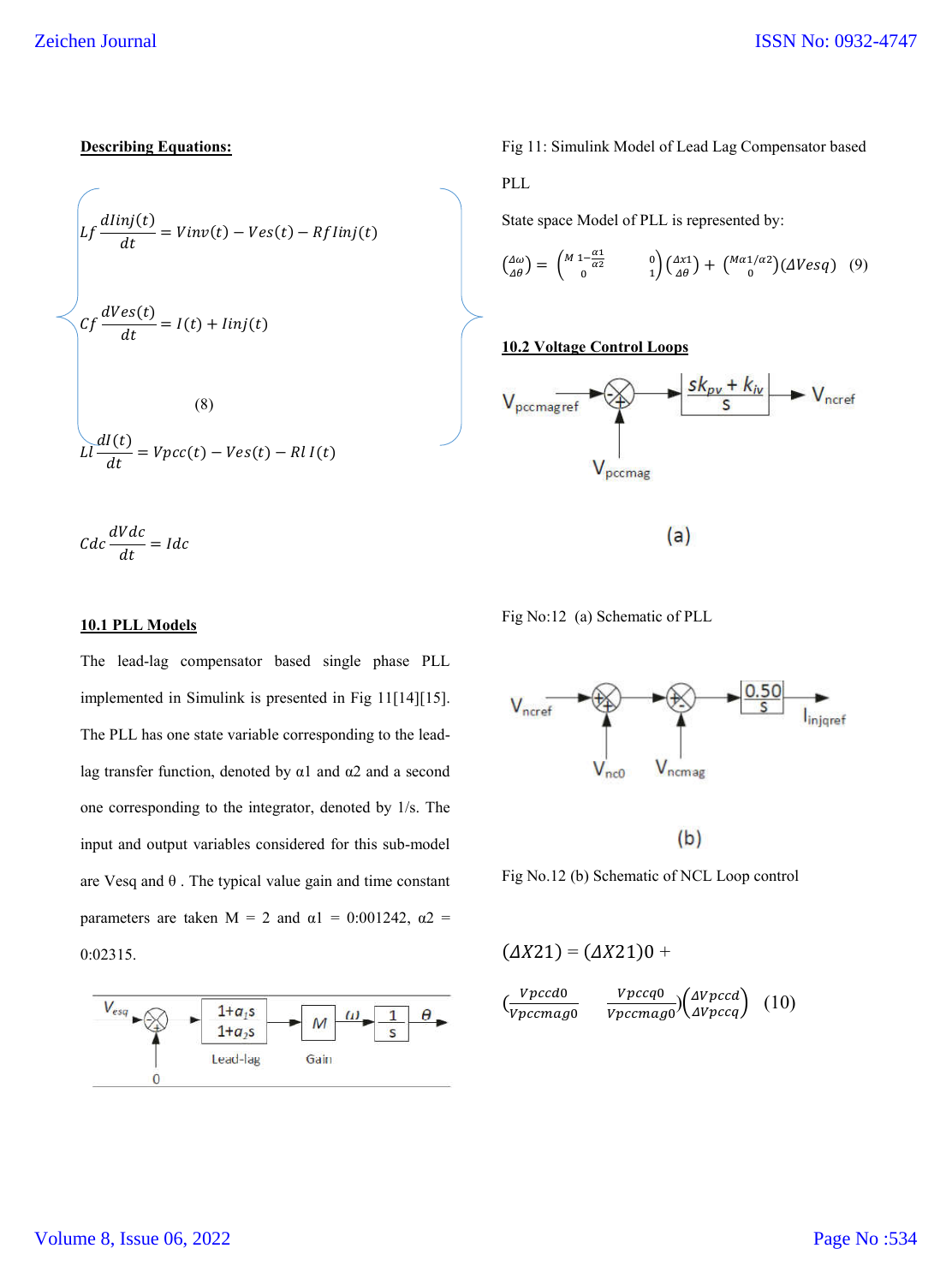$$
(\Delta Vncref) =
$$
  
(Kiv) ( $\Delta X21$ ) +  
(( $\frac{Vpccd0}{Vpccmag0}$   $\frac{Vpccq0}{Vpccmag0}$ )( $\frac{\Delta Vpccd}{\Delta Vpccq}$ ) (11)

#### **10.3 Current Control Loop**

The current control loop is identical for both the axes and the control loop architecture follows the standard design as used in any converter. Fig.13 presents the schematic diagram of the control loop[17][18]. The state variables for the d and q axis PI controllers are denoted by γd and γq, respectively and the controller gain parameters are given by *kpc* and *kic*. The small signal SS model of the current controller is given by.



Fig No. 13 Current Control loop

 $\int_{Alvino}^{\Delta Vinvd}$  $\Delta Vinva$  =  $\begin{pmatrix} kic & 0 \\ 0 & kic \end{pmatrix} \begin{pmatrix} A'd \\ A'q \end{pmatrix} \begin{pmatrix} Kpc & 0 & -kpc & -\omega 0 Lf & 1 & 0 \\ 0 & Kpc & \omega 0 Lf & -kpc & 0 & 1 \end{pmatrix}$  (12)

$$
\begin{bmatrix} \Delta\dot{\gamma d} \\ \Delta\dot{\gamma}q \end{bmatrix} = \begin{bmatrix} 0 & 0 \\ 0 & 0 \end{bmatrix} \begin{bmatrix} \Delta\gamma d \\ \Delta\gamma q \end{bmatrix} + \begin{bmatrix} 1 & 0 & -1 & 0 & 0 & 0 \\ 0 & 1 & 0 & -1 & 0 & 0 \\ 0 & 0 & -1 & 0 & 0 & 0 \end{bmatrix} \begin{bmatrix} \Delta I \text{ inject} \\ \Delta I \text{ inj} \\ \Delta I \text{ inj} \\ \Delta \text{ Yesq} \\ \Delta \text{Yesq} \end{bmatrix} \quad (13)
$$

#### **11. Control Methodology of Smart Load**

Substantial proportion of industrial and service sector loads are induction motors.Motors which are directly connected to the supply inherently provide inertial response to the system unlike the drive-controlled motors which are decoupled from the supply[24][25]. Adjustable speed drives (ASD) are used to control the speed of the motor for improved performance and better energy utilization. With subtle modification to the ASD,it is possible to use the existing motor drives to control the power consumption of the motors over a short-time and thereby, contribute to rapid frequency response when needed. The proposed modification includes a frequency derivative loop to provide inertial response within the ramp rate limits An additional frequency support block is introduced along with the standard drive control. The measured deviation in grid frequency and RoCoF is used to modify the supply frequency reference for the motor. The rate of change of the motor frequency reference in response to the measured grid frequency variation has to be limited to avoid excessive regeneration especially, for drives with passive front-end. The above mentioned control scheme will enable a MSL(Motor Smart Load) to contribute to rapid frequency response by changing the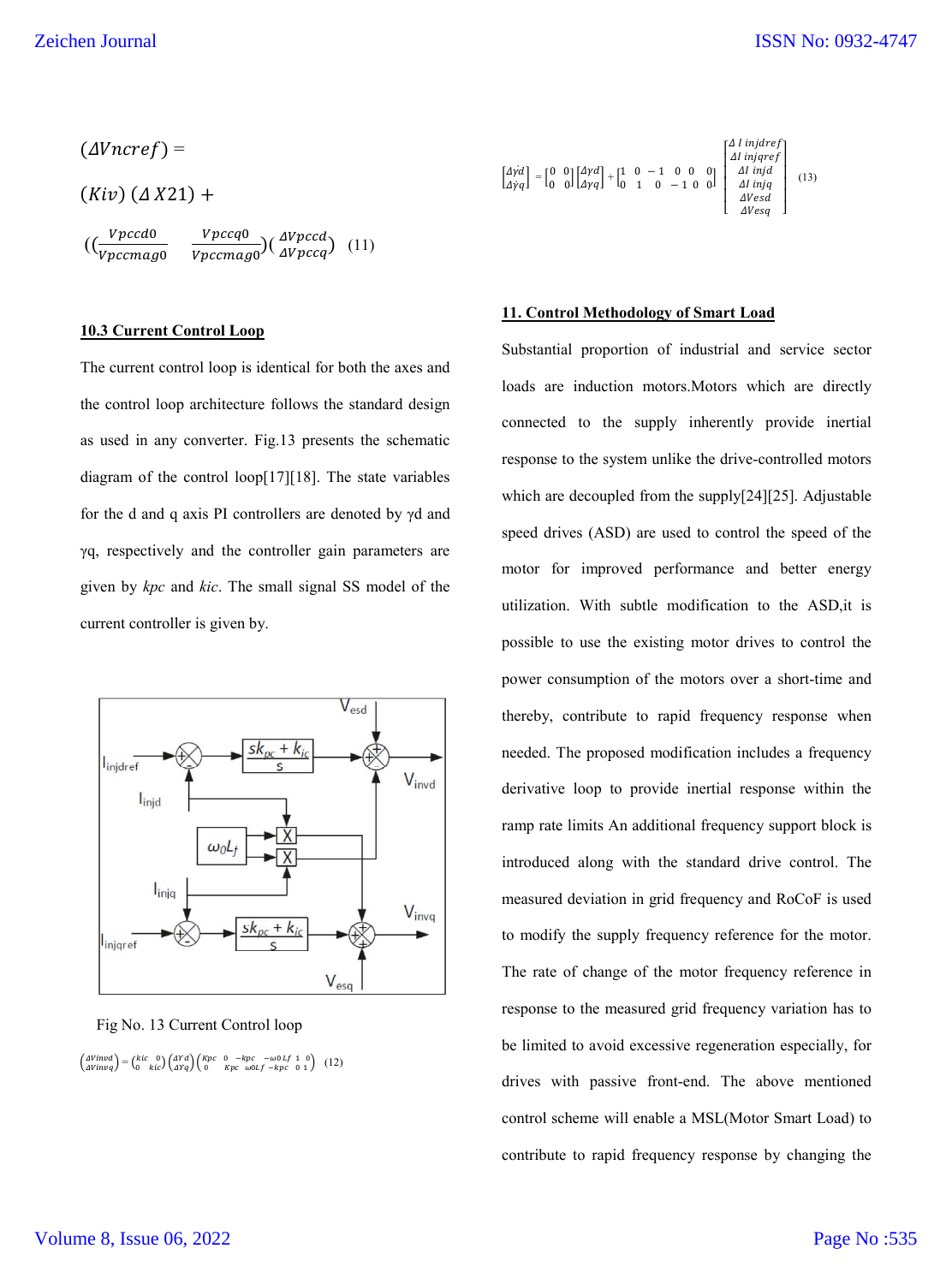active power consumption of the motor according to the measured grid frequency and RoCoF. A drive controlled motor operating at a certain frequency (e.g. 45 Hz) would respond to an under-frequency event by reducing its operating frequency (e.g. down to 30 Hz) for a few seconds. For over frequency events, the motors would enter the constant-power mode beyond 50 Hz as V/f ratio is no longer maintained [23]. In such cases, the frequency support loop is disabled and the motor operates with standard drive control.

## **11.1 SLQ Capability (Smart Load Reactive Power Control Capability**)

Capability plot for SLQ can be drawn in three simple steps using the previously Introduced SL equations. The first step involves calculating all possible values of  $V_{NC}$ using by sweeping the compensator voltage magnitude ( $V_{ES}$ ) over a range of Values (0 to 1 p.u.) for two sets of phase angles ( $\theta_{ES}$  = +90 and  $\theta_{ES}$  = - 90).[10] This provides an exhaustive set of real positive values which can appear across NCL under different network disturbances. The second step includes calculating the smart load active and reactive power consumptions using the corresponding values of  $V_{NC}$  [8][11]. For SLQ type smart load  $P_{ES}$ should be considered zero in. The positive and negative sign of Q<sub>ES</sub> signifies inductive and capacitive modes of the compensator. The positive value of  $P_{SL}$  corresponds to over-frequency disturbance.  $Q_{SL}$ >0 ( $Q_{SL}$ <0) represents

increase (decrease) in smart load reactive power consumption for a certain change in  $P_{SL}$ .[9][12]

#### **12 Simulation Results**

To obtain simulation results, the circuit shown in Fig No 9 was implemented in MATLAB/Simulink using OPAL-RT ARTEMIS libraries. Main grid frequency and amplitude were selected to have nominal values. Fig. 62 shows the simulated output power of each inverter, the RMS voltage on the AC bus, and the microgrid frequency under different intervals of time.



**Fig No.14 (a) State-vector waveforms for the mathematical model and the circuit in islanded mode in the ABC frame. TOP: Inverter 1**

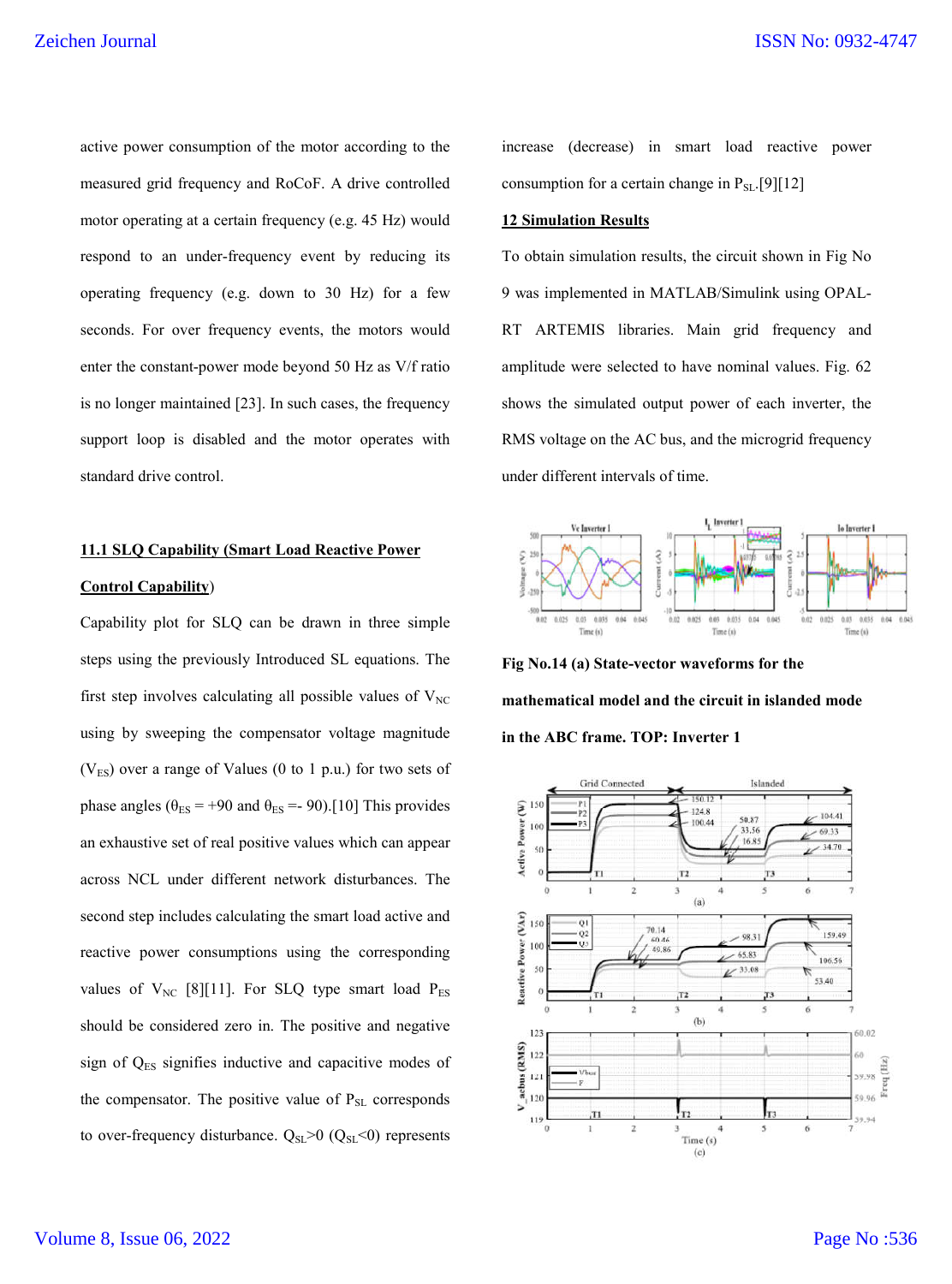**Fig No. 14(b) Simulation results. (a) Active power. (b) Reactive Power. (c) Voltage in the AC bus and frequency of the microgrid**

#### **12.1 Simulation Result Analysis**

Analyzing Simulation result in Fig No. 14 (a) & (b) At  $T1=1s$ , an active power reference of 100W, 125W, and 150W was set for Inverters 1, 2, and 3 respectively. It can be seen that the three inverters have a damped response with a settling time of about 0.4 s and a steady-state error less than 0.2%.

At  $T2=3$  s, the main grid is disconnected and the microgrid starts working in islanded mode with pair of smart load SL-1 connected. At this time, voltage and frequency on the AC bus are recovered in 0.05 s and 0.1 s, respectively. Active and reactive powers reach steadystate in 0.5 s and 0.3 s respectively. Also, generated power is proportionally shared between the three inverters according to their rated power capacity since  $(P2/P1 = 33.5616.85 = 1.991) (P3/P1 = 50.8716.85 = 3.018)$ 

 $(Q2/Q1=65.8333.08=1.990) (3/Q1=98.3133.08=2.971)$ 

Finally, at  $T3=5s$ , Smart Load (SL-2) is connected. The voltage in the AC bus and the microgrid frequency show a disturbance of about 0.8 V and 0.01 Hz, respectively, with a recovery time of about 0.05 s and 0.1 s, zrespectively. In addition, active and reactive power have a settling time of about 0.3 s. Finally, active and reactive power remain proportionally shared between the three inverters since  $(P2/P1=69.3334.70=1.997)$ 

 $(P3/P1=104.4134.70=3.008)$  $(Q2/Q1=106.5653.40=1.994)$  $(0,301)$ =159.4953.40=2.986) Simulation results confirm the effectiveness of the proposed controller in a computational environment.

#### **13 Experimental Result Analysis:**

Experimental results are presented islanded modes with smart Load connected for effective control of Microgrid. A complete Laboratory setup of Microgrid is created as shown in fig no15. For both modes, simulated and experimental results were obtained. For islanded mode, all inverters work as grid forming generators with frequency and amplitude close to nominal values. Also, active and reactive power demanded by the load are divided between generators according to their rated power value.

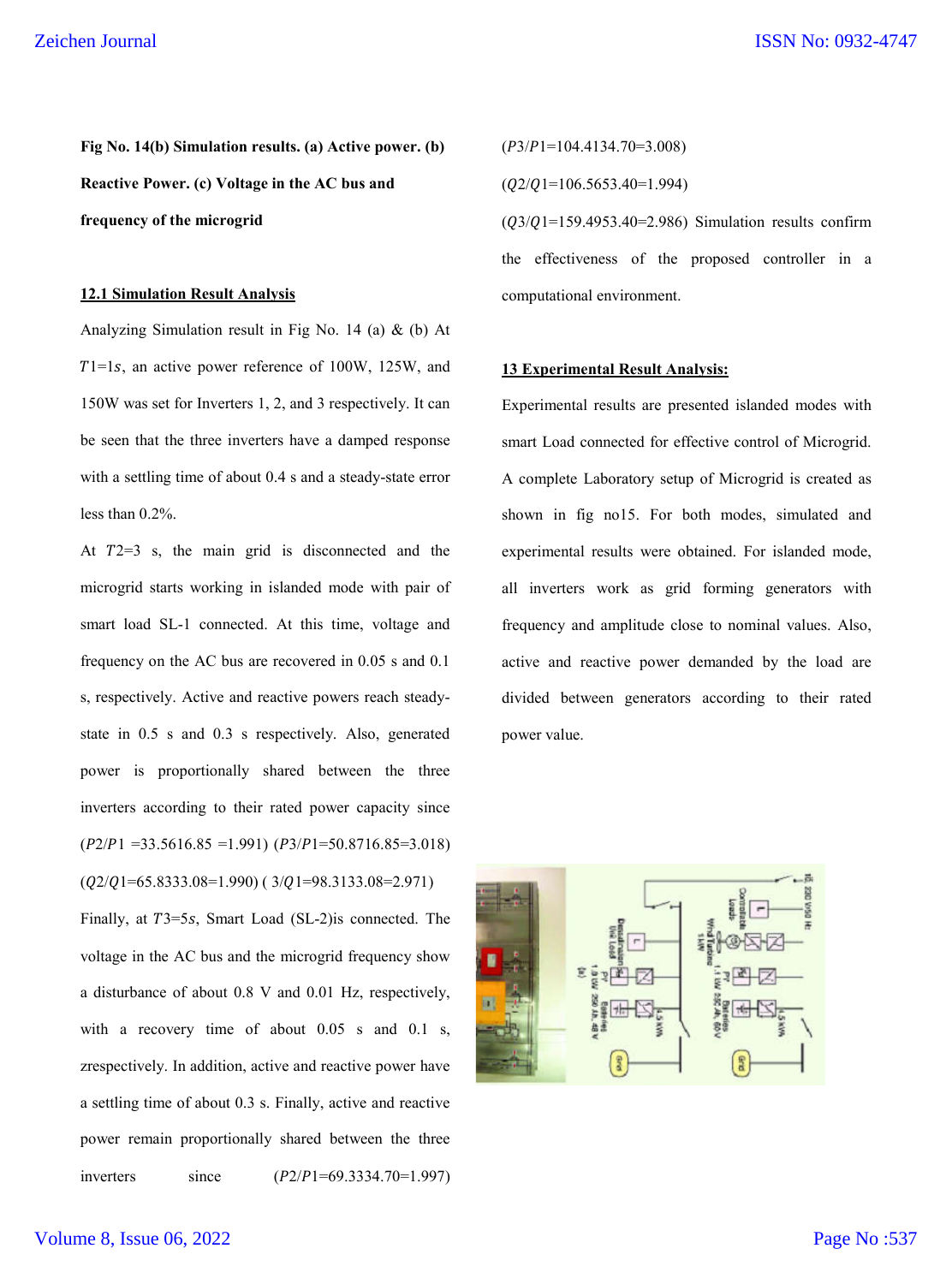**Fig No.15 Experimental Set up of Microgrid with Smart Load System**



## Fig No 16 Output currents during experiment.  $T1=1s$ , =**,** =**. Vgrid=200mA/div, Hgrid=700ms/div**

At  $T1=1s$ , an active power reference of 100W, 125W, and 150W was set for Inverters 1, 2, and 3, respectively based on availability of reserve power from PoL controller of smart load. Also, a reactive power reference of 50VAr, 60VAr, and 70VAr was set for Inverters 1, 2, and 3, respectively. It can be seen that the power shown in Fig. 14(b) and output currents shown in Fig. 16 for the three inverters have a damped response with a settling time of about 0.4 s and a steady-state error less than  $0.3\%$ .

At  $T2=3$  s, the main grid is disconnected and the microgrid starts working in islanded mode with Load 1 connected. This means that the inverters work together as grid forming generators to deliver the power demanded by Load 1 and to recover voltage and frequency without communications. At this time, voltage and frequency on the AC bus are recovered in 0.8 s and 0.2 s, respectively. Active and reactive powers reach steady-state in 0.8 s and 0.5 s, respectively.

Finally, at  $T3=5s$ , Load 2 is connected. Voltage in the AC bus and frequency show a disturbance of less than 0.1 V and 0.01 Hz respectively with a recovery time of less than 0.3 s. In addition, active and reactive power have a settling time of about 0.4 s. Finally, active and reactive power remain proportionally shared between the three inverters

**Conclusion:** This work proposed a novel model and controller that integrate V-I and power sharing with smart load dynamics in a single state-space model. The model can be scaled to be implemented in islanded modes. For islanded mode, a mathematical procedure was developed to integrate any number of generators and loads in a single open-loop model that may be used for modern robustness. The proposed TCT controller for islanded and grid-connected microgrids improves transient response, accuracy on power sharing, and voltage and frequency restoration. It is worth to mention that the frequency and voltage restorations are performed without communications, which ensures robustness on the microgrid against abnormal conditions. Future work may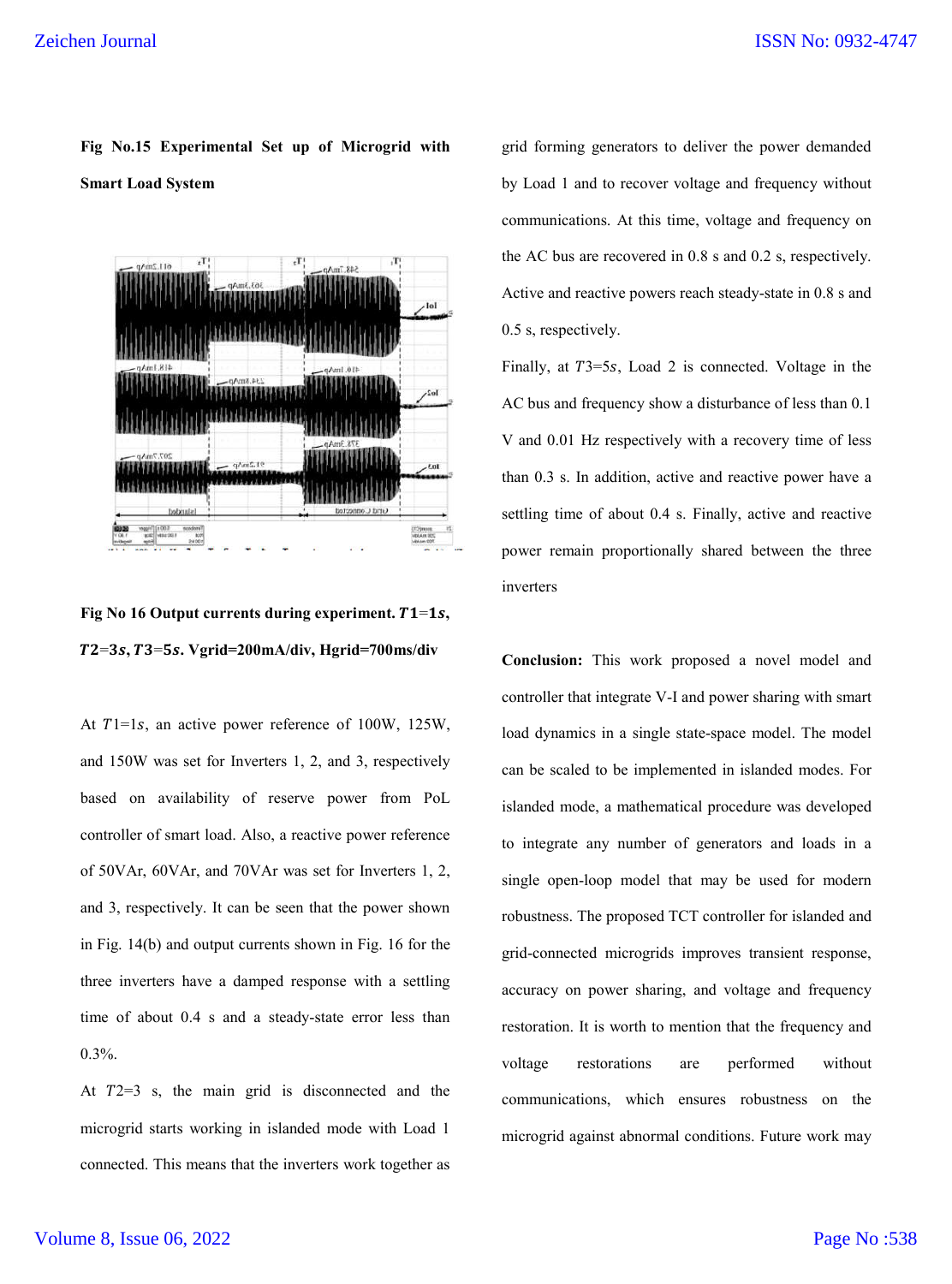lead to investigating marginal stability of the unified microgrid-smart load by classical methods

#### **References**

[1] E. Rokrok and M. E. H. Golshan: 2010, "Adaptive voltage droop scheme for voltage source converters in an islanded multibus microgrid," *IET Gener. Transm. Distrib.*, vol. 4, no. 5, p. 562, 2010.

[2] U. Borup, F. Blaabjerg, and P. N. Enjeti, "Sharing of nonlinear load in parallel-connected three-phase converters," *IEEE Trans. Ind. Appl.*, vol. 37, no. 6, pp. 1817–1823, 2001

[3] Juan F. Patarroyo‐Montenegro 1,\*, Jesus D. Vasquez‐Plaza 1, Fabio Andrade 1 and Lingling Fan 2An Optimal Power Control Strategy for Grid‐ Following Inverters in a Synchronous Frame" Applied Science 2020 ,10 ; doi:10.3390/app10196730

[4] J. C. Vasquez, J. M. Guerrero, M. Savaghebi, J. Eloy-Garcia, and R. Teodorescu, "Modeling, analysis, and design of stationaryreference-frame droop-controlled parallel three-phase voltage source inverters," *IEEE Trans. Ind. Electron.*, vol. 60, no. 4, pp. 1271–1280, 2013.

[5] Juan F. Patarroyo‐Montenegro \*, Jesus D. Vasquez‐Plaza and Fabio Andrade "A State‐Space Model of an Inverter‐Based Microgrid for Multivariable Feedback Control Analysis and Design" Energies 2020, 13, 3279; doi:10.3390/en13123279

[6] Q. Shafiee, J. M. Guerrero, and J. C. Vasquez, "Distributed Secondary Control for Islanded MicroGrids - A Novel Approach," *IEEE Trans. Power Electr.*, vol. 29, no. 2, pp. 1018–1031, 2014.

[7] A. R. Bergen and V. Vittal, "Power Systems Analaysis," *Department of Electrical Engineering*. pp. 103–127, 2007.

[8] Diptargha Chakravorty, Jinrui Guo, Balarko Chaudhuri, Ron Hui" Small Signal Stability Analysis of Distribution Networks with Electric Springs" *IEEE Trans. Smart Grid.*, vol. 10, no. 2, pp. 1533–1552, 2019

[9]Diptargha Chakravorty, Balarko Chaudhuri, Shu Yuen Ron Hui" Estimation of Aggregate Reserve with Point-of-Load Voltage Control" *IEEE Trans. Smart Grid.*, vol. 9, no. 5, pp. 4649–4658, 2018

[10]E. A. A. Coelho, P. C. Cortizo, and P. F. D. Garcia, "Smallsignal stability for parallel-connected inverters in stand-alone ac supply systems," *IEEE Trans. Ind. Appl.*, vol. 38, no. 2, pp. 533– 542, 2002.

[11] M. Hao and X. Zhen, "A control strategy for voltage source inverter adapted to multi - Mode operation in microgrid," *Chinese Control Conf. CCC*, pp. 9163–9168, 2017.

[12] J. Pou, "Modulation and Control of Three-Phase PWM Converters," Ph.D dissertation, Dept. Elect. Eng., Univ. Politècnica de Catalunya, Terrassa, Spain, 2002.

[13]F. L. Lewis, D. L. Vrabie, and V. L. Syrmos, *Optimal Control*. Hoboken, NJ, USA: John Wiley & Sons, Inc., 2012.

[14] J. F. Patarroyo-Montenegro, M. Castellà, F. Andrade, K. Kampouropoulos, L. Romeral, and J. Vasquez-Plaza, "An Optimal Tracking Power Sharing Controller for Inverter-Based Generators in Grid-connected Mode," in *IECON Proceedings (Industrial Electronics Conference)*, 2019.